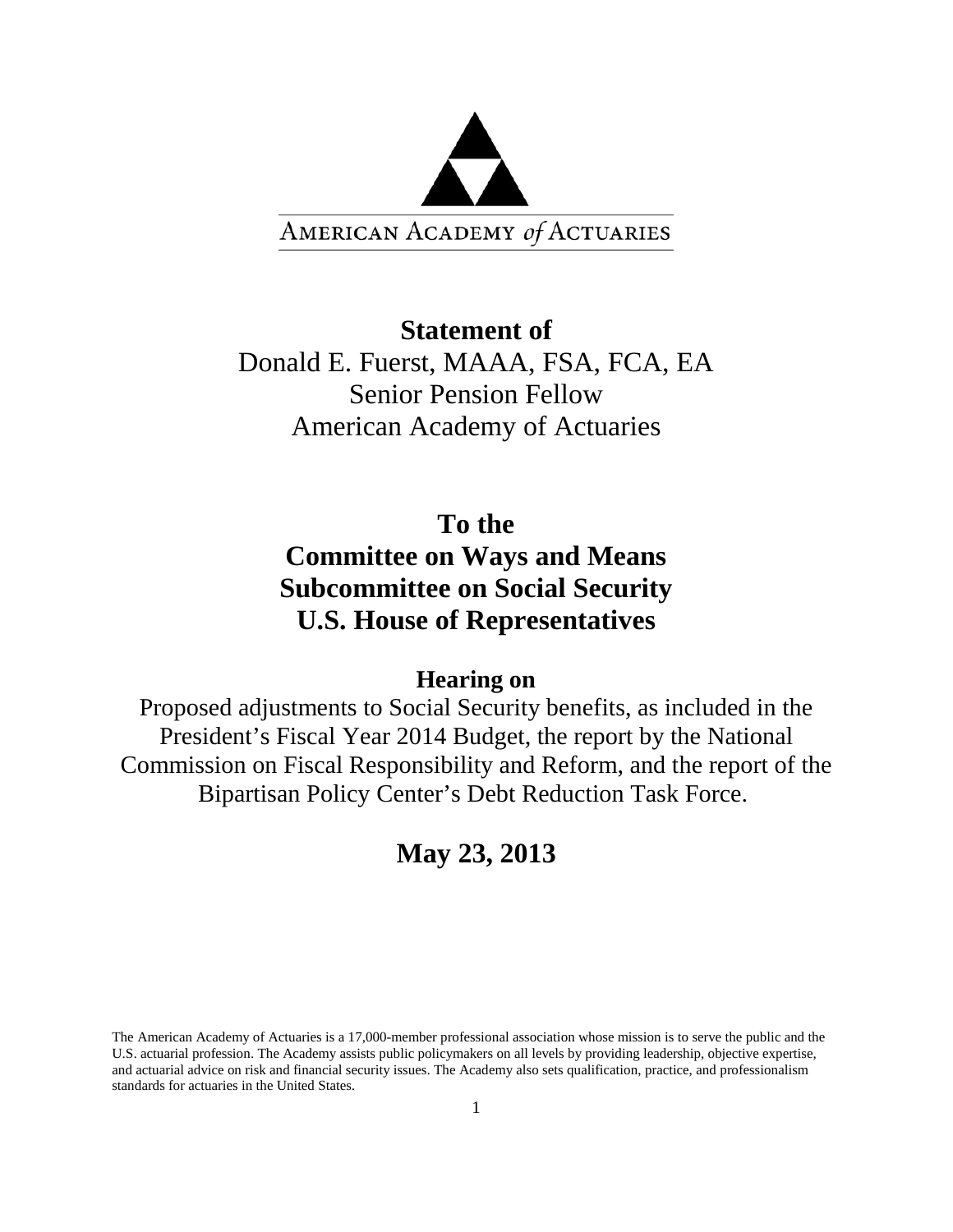Chairman Johnson, Ranking Member Becerra – and distinguished members of the subcommittee. Thank you for the opportunity to appear before you today to assist in your examination of bipartisan proposals to adjust Social Security benefits and their impacts on the program's finances, beneficiaries, workers, and the economy.

I appear before you today on behalf of the American Academy of Actuaries, where I am the Senior Pension Fellow. The Academy is the nonpartisan professional association representing all actuaries in the United States. Our mission is to serve the public and the actuarial profession by providing independent and objective actuarial information, analysis, and education to help in the formation of sound public policy.

### **Background**

Americans are living longer today than they did in the past, thanks in part to improvements in public-health systems, the quality and quantity of our water and food supply, healthcare, and medical technology. These improvements have led to substantial increases in life expectancy, and in particular, the life expectancy of the elderly. A longer life creates some obvious and numerous benefits for individuals, but brings with it not only personal challenges, but a societal challenge in how to prepare for and manage financial security in retirement.

Social Security is a major component of financial security for the elderly. However, the financial sustainability of the program is itself facing challenges. As the Social Security actuaries remind us each year, the program is not in actuarial balance. At some point in the near future —2033 according to the 2012 Trustees Report—absent corrective measures, the program will no longer generate enough revenue to pay full benefits in a timely fashion. Addressing the program's solvency now would allow Congress to have a fuller range of options to consider, many of which could be more modest in their adjustments, such as slow phase-ins over many years. Deferring efforts to address the solvency of the program to the next decade or beyond will more profoundly affect beneficiaries and the taxpaying public.

Social Security's Old-Age and Survivors Insurance (OASI) challenges stem from our population demographics: Partly from lower birth rates and immigration levels, and in part from Americans living longer. Simply put, the longer someone lives, the more benefits Social Security must pay. In 1940, when the new Social Security Administration began paying monthly retired-worker benefits, the "full retirement age" was 65. At that time, workers who survived to age 65 had a remaining life expectancy of 12.7 years for males and 14.7 years for females. In 2011, life expectancy at age 65 was [1](#page-1-0)8.7 years for males and 20.7 years<sup>1</sup> for females, an increase of six full years for males and females.<sup>[2](#page-1-1)</sup>

Actuaries expect the trend to continue into the foreseeable future. Under the Social Security actuaries' intermediate projection, future life expectancy is projected to increase about one year

<span id="page-1-0"></span> $1$  2012 Annual Report of the Board of Trustees of the Federal Old-Age and Survivors Insurance and Federal Disability Insurance Trust Funds, Table V.A4.—Cohort Life Expectancy.

<span id="page-1-1"></span> $2^2$  For more information, please view the table located in the appendix.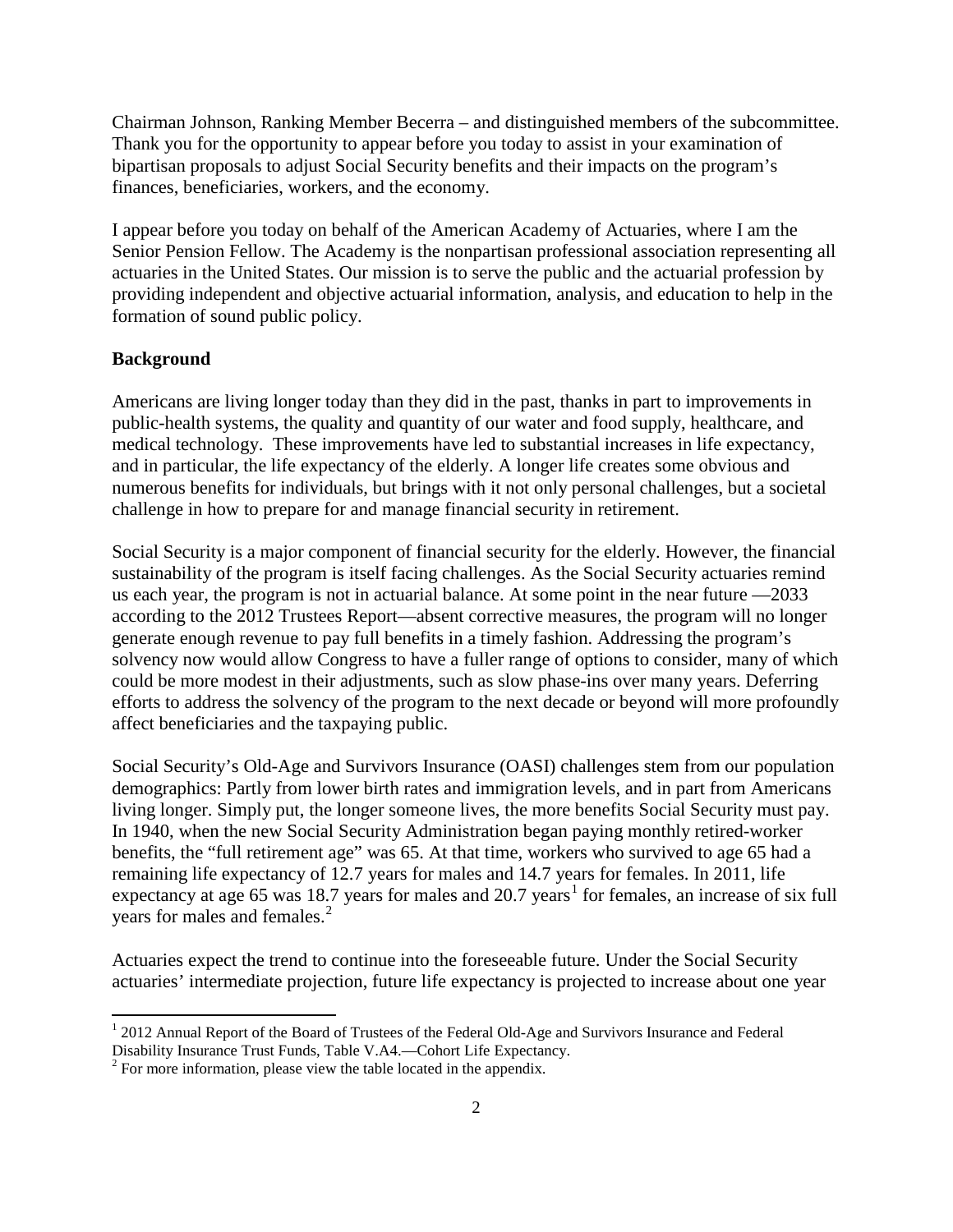per decade. In 20 years, life expectancy at age 65 for males is expected to be more than 20 years and more than 22 years for females.

# **The Social Security Amendments of 1983[3](#page-2-0)**

The 1983 Social Security Amendments made increases in the full retirement age partially reflect the improvements in life expectancy since 1940. These scheduled increases were part of a package of changes adopted to fend off near-term program insolvency. Under the 1983 adjustments, the full retirement age has gradually increased to age 66 for workers born in 1943 (who reached age 66 in 2009). Still to come as a result of the 1983 amendments, the full retirement age gradually increases to age 67 for workers born in or after 1960. These increases are summarized in the table below.

| <b>Year of Birth</b> | <b>Current Law Social Security</b><br><b>Full Retirement Age</b> |
|----------------------|------------------------------------------------------------------|
| $1943 - 1954$        | 66                                                               |
| 1955                 | 66 and 2 months                                                  |
| 1956                 | 66 and 4 months                                                  |
| 1957                 | 66 and 6 months                                                  |
| 1958                 | 66 and 8 months                                                  |
| 1959                 | 66 and 10 months                                                 |
| 1960 & older         |                                                                  |

From today's perspective, however, the 1983 schedule of increases in the full retirement age account for only two of the additional six years of life expectancy that we're experiencing today. Congress should enact additional raises to the retirement age to keep healthy older Americans productively working and to keep Social Security affordable.

The 1983 amendments solved what was then an immediate crisis—full benefits could not have been paid later that same year without action. But valuations done at the time of the 1983 amendments projected solvency for 75 years, and did not project sustainable solvency beyond that time frame. Today, the Social Security actuaries' projections anticipate the crisis arriving sooner than projected in 1983. Congress should act now to provide sustainable solvency for future generations. An important component of a change that will promote sustainable solvency should be raising the full retirement age with a provision for additional raises if life expectancy after full retirement age continues to increase.

<span id="page-2-0"></span> $3$  Public Law 98-21.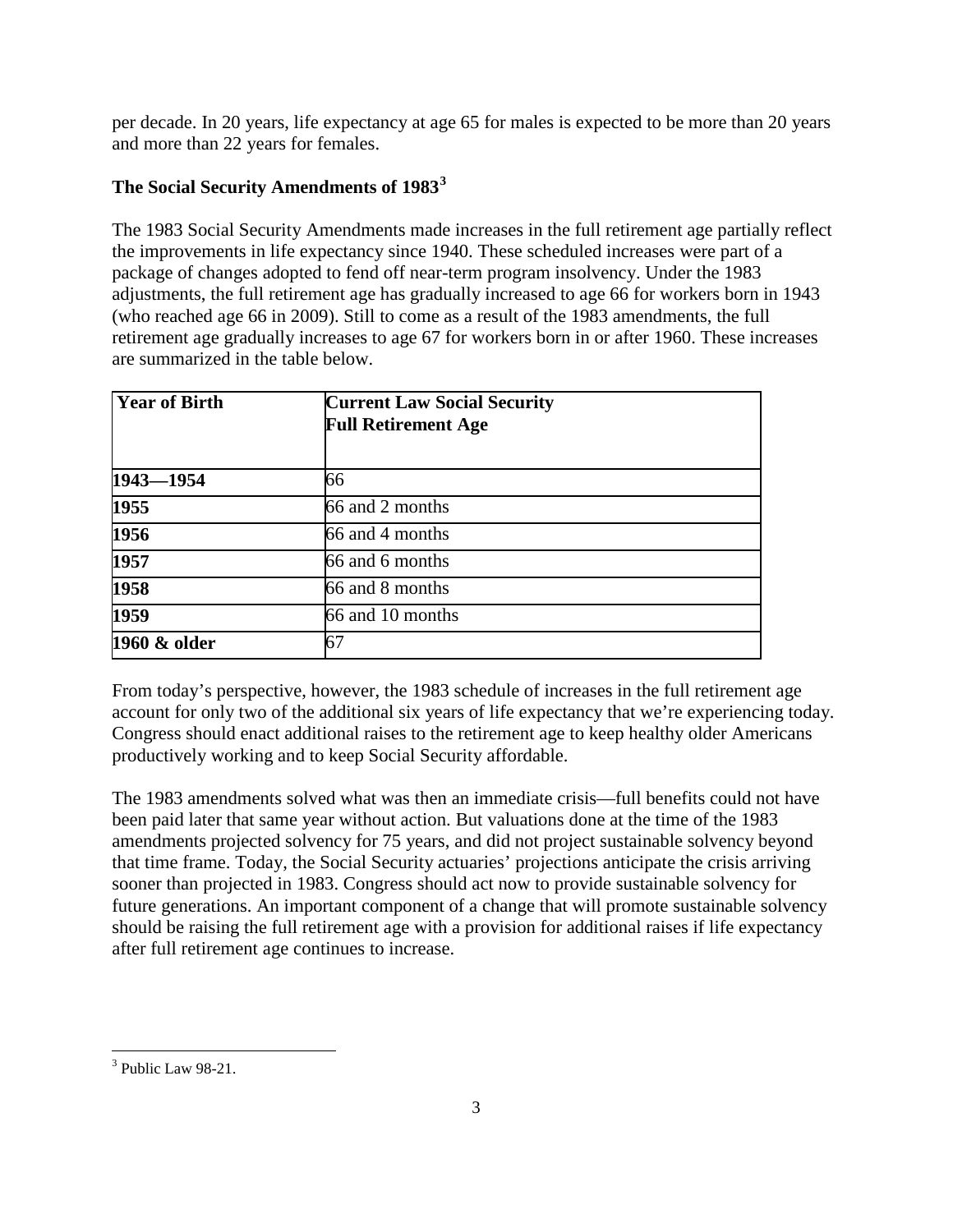### **Raising the Full Retirement Age**

Social Security defines the full retirement age as the earliest age an individual can receive unreduced old-age benefits. For 60 years, starting in 1940, the full retirement age was 65.

Actuaries and demographers project increases in life expectancy to continue, although the rate of increase is the subject of ongoing debate. Regardless, any increase in longevity among the elderly population without a corresponding change in the full retirement age actually constitutes an increase in the amount of benefits paid, and this has a profound effect on the system. First, although the monthly amount a retiree receives remains unchanged under current law formulas, the number of payments a retiree will receive obviously increases with longer life spans. These additional payments lead to a higher value of benefits, increasing the cost of the system. Second, as life expectancy increases, one's lifetime proportion spent in retirement increases, while the proportion spent working decreases. That means that individuals receive benefits for a greater portion of their lives and pay Social Security taxes for less, even if the number of years they pay into the system remains the same.

To address the effect of longevity increases on Social Security, increases in the retirement age could be structured at least three ways: 1) a modest increase to merely restrain the growth in the value of future benefits, 2) an increase designed to keep benefits approximately the same in value, or 3) more significant increases that would reduce overall benefits. It should be noted that the third method goes beyond addressing longevity increases and would actually reduce the lifetime value of benefits.

Based on the assumptions in the trustees report, the full retirement age would need to increase by about one month every two years in order to offset the effects of increasing life spans on the system.

### **The Actuarial and Public Policy Case for Raising the Full Retirement Age**

The shifting balance between working years and retirement years has contributed to the system's long-term actuarial imbalance. As actuaries, we see this as a demographic problem that demands a demographic solution.

That said, the Academy does recognize that an increase in the retirement age is not a solution to address the entire imbalance in the system. It is but one component, though a necessary one, of restoring Social Security's long-term financial health. In particular, raising the full retirement age will:

• *Compensate for Increases in Longevity* – Raising the full retirement age connects Social Security directly to covered workers living longer. Even large proposed increases in the full retirement age would still provide for a lengthier retirement on average than workers enjoyed during most of the time their full retirement age was 65. Current retirement surveys consistently show that, in order to maintain one's current standard of living, most workers expect they will need to or want to work longer to accumulate the needed retirement savings in employer-sponsored plans and personal savings accounts.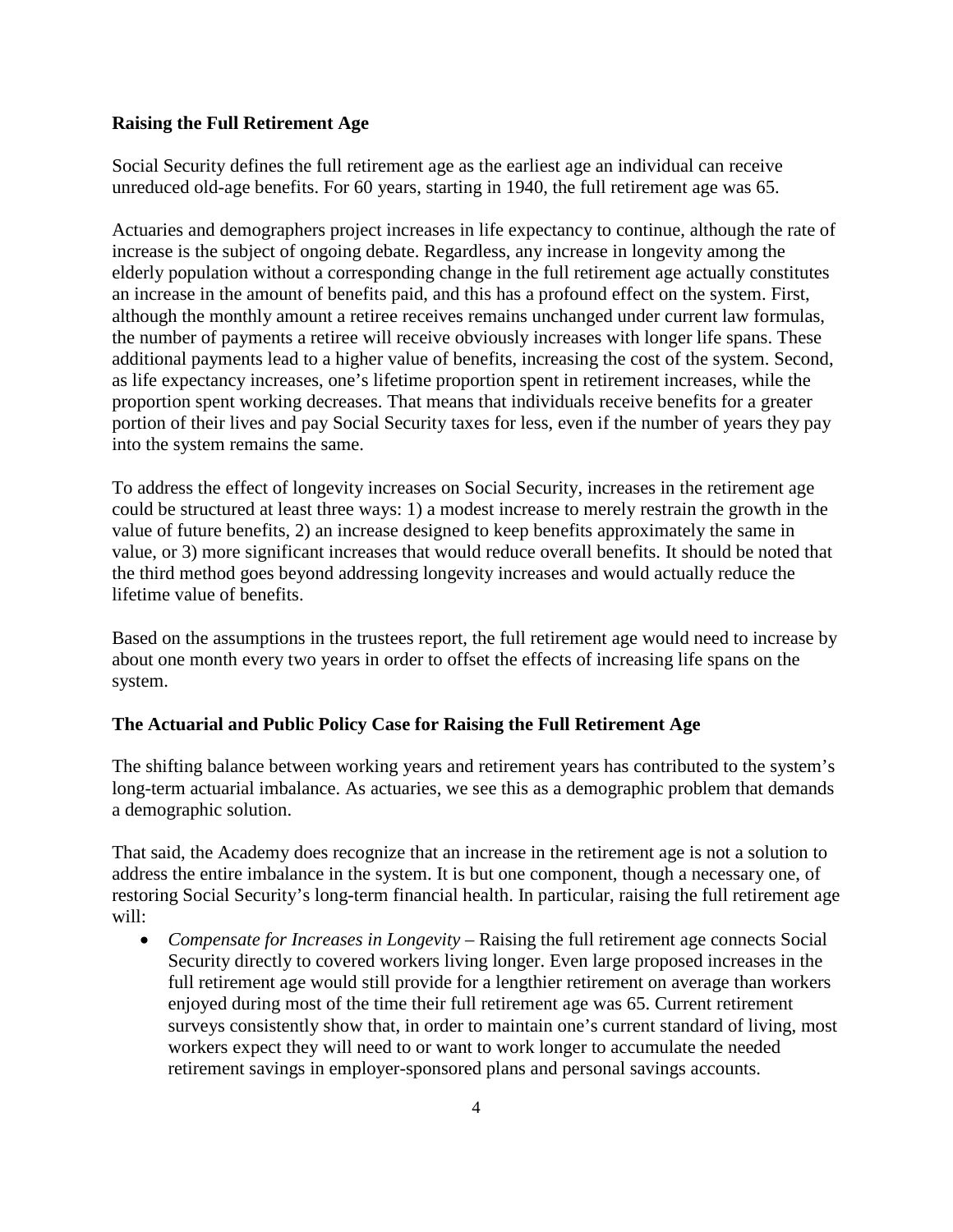- *Preserve the current benefit formula.* The current benefit formula has existed for more than 30 years and provides a certain balance to the circumstances of the many demographic groups among Social Security's covered population. Raising the retirement age addresses the financial challenges associated with longevity without having to modify the current formula.
- *Increase labor force participation.* Raising the full retirement age can induce workers to remain in the labor force longer. Part of this effect is behavioral: to the extent Americans consider a higher full retirement age the "normal" retirement age, workers will view delaying retirement as the "new normal." More significantly, workers could continue full-time employment in order to retire later with an adequate Social Security benefit or switch to part-time employment to supplement a lower benefit. Making greater use of older workers increases total economic output and raises the living standard for both active and retired workers.
- *Preserve disability benefits.* Raising the full retirement age will not reduce disabledworkers' benefits, while a direct reduction in Social Security's benefit formula would reduce these benefits.

### **Considerations When Raising the Retirement Age**

Possible negative consequences of raising the full retirement age include:

• *Disproportionate effect on low-wage workers.* Not all demographic groups will experience the same increases in longevity. Lower-wage workers and those with lower levels of education generally have experienced smaller increases in longevity compared to more highly compensated and more educated workers. Also, lower-wage workers often may not be able to work to a higher full retirement age because they tend to work in more physically demanding jobs. An increase in the full retirement age can adversely affect these workers who may have a need for claiming benefits early. Notably, lowerwage workers also rely most heavily on Social Security for income, sometimes as their only income source.

Policy options that might address these problems include liberalizing the current "vocational factors" that are used to define disability for workers at age 40 or older, or revising the early retirement factors to provide a lesser reduction on benefits below the first bend point.<sup>[4](#page-4-0)</sup>

• *Jobs may not be available.* Barriers exist to keeping elderly workers in the labor force, especially if younger workers are readily available. If the economy cannot provide jobs for older workers, raising the retirement age will constitute a financial hardship for many

<span id="page-4-0"></span><sup>4</sup> Social Security's bend points, where the factors in the formula change, are dollar amounts indexed over time by increases in average wages. The 2013 bend points, for example, are \$791 and \$4,768.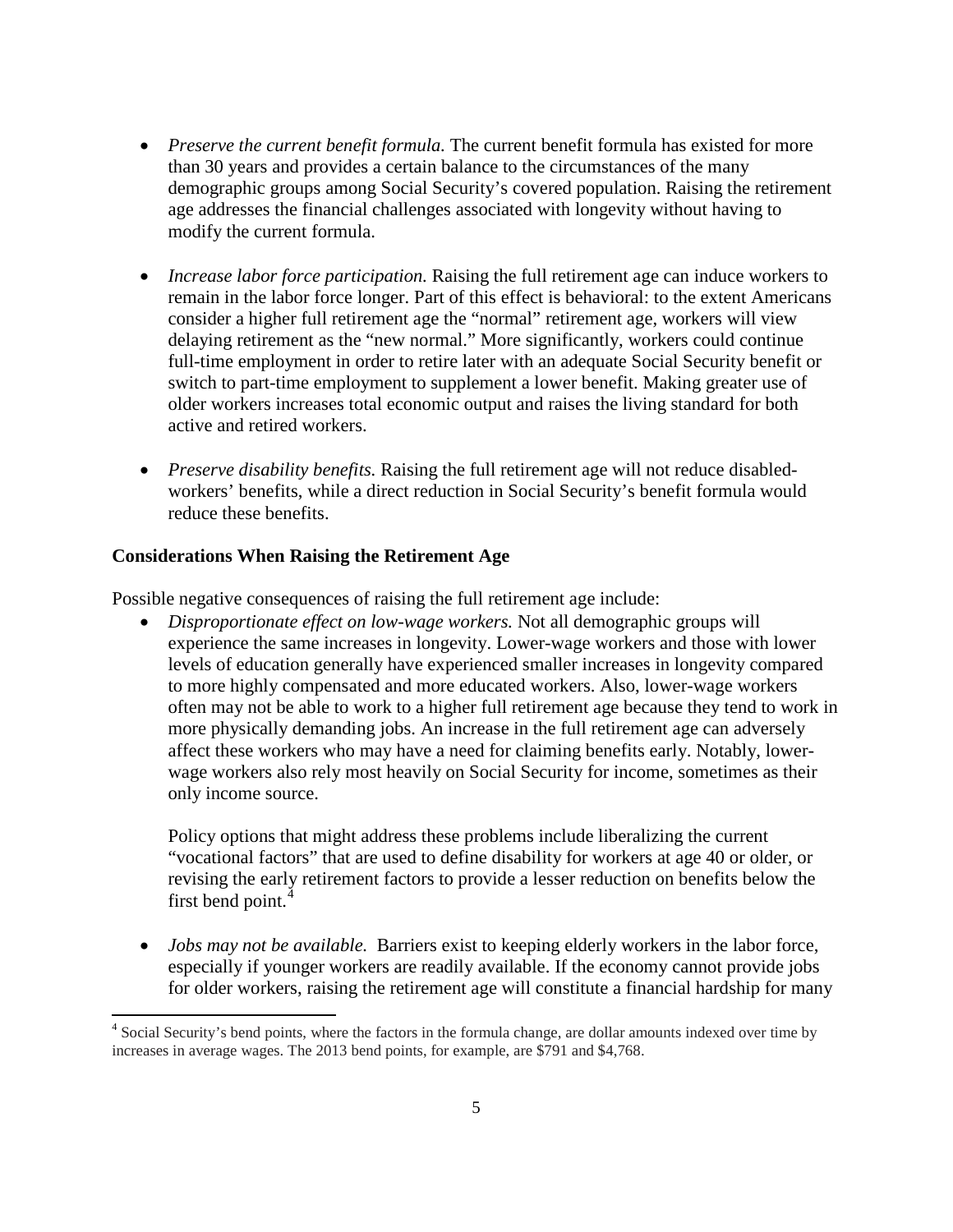who may have to retire with reduced benefits. The seriousness of this concern depends on how the labor market responds over the coming decades to the gradual aging of the population.

#### **Options for Increasing the Full Retirement Age**

While the American Academy of Actuaries advocates for inclusion of an increase in full retirement age in efforts to restore Social Security's long-term actuarial balance, it has not endorsed any one proposal as there are several approaches that can make this adjustment. Increasing the retirement age can contribute significantly to stemming the impact of the program's inadequate financing as a result of the demographic trend of increased longevity and help put the program back on track toward actuarial balance.

Some approaches for increasing the Social Security full retirement age include the following:

- *Fixed-schedule increases to full retirement age.* Various methods exist to increase the retirement age. The Social Security Administration's Chief Actuary Steve Goss and his staff have developed eight examples, including the most accelerated – beginning the increase in the full retirement age from age 66 to age 67 immediately, followed by increases by one month (in retirement age) every two years (in birth-date years) until the full retirement age reaches age 70. This would reduce the long-range actuarial deficit by about one-third. Further reductions of the long-range deficit would require a rate of increase more rapid than one month every two years.
- *Index based on years in retirement*. This method would index the full retirement age in a manner that keeps life expectancy at the full retirement age constant over time. For example, life expectancy at age 65 (weighted between males and females and rounded to the nearest whole year) is now nearly 20 years. To keep a 20-year life expectancy at full retirement age, the full retirement age would have to increase about one month every year or two for life based on the expected increases in longevity from the trustees report. This method would decrease system costs over time because the payout period for benefits would remain the same, while the period over which payroll taxes increases, although the savings from this change alone would not restore actuarial balance. Another, perhaps more accurate, method would index retirement age based on demographic trends as they develop, given that experts disagree on the long-term rate of mortality improvement.
- *Index based on ratio of retirement to working years.* This indexing would change the period from workforce entry age to the full retirement age to increase at the same rate as life expectancy at the full retirement age. This method, which was recommended in 1983 by a majority of the members of the National Commission on Social Security Reform, would increase the full retirement age a little more slowly than maintaining a constant life expectancy at full retirement age and, therefore, would reduce program costs to a lesser degree. But by using this method, policymakers may intend that some portion of the increase in life expectancy at full retirement age may reflect years of unhealthy life during which workers could not continue working and that extra years of life expectancy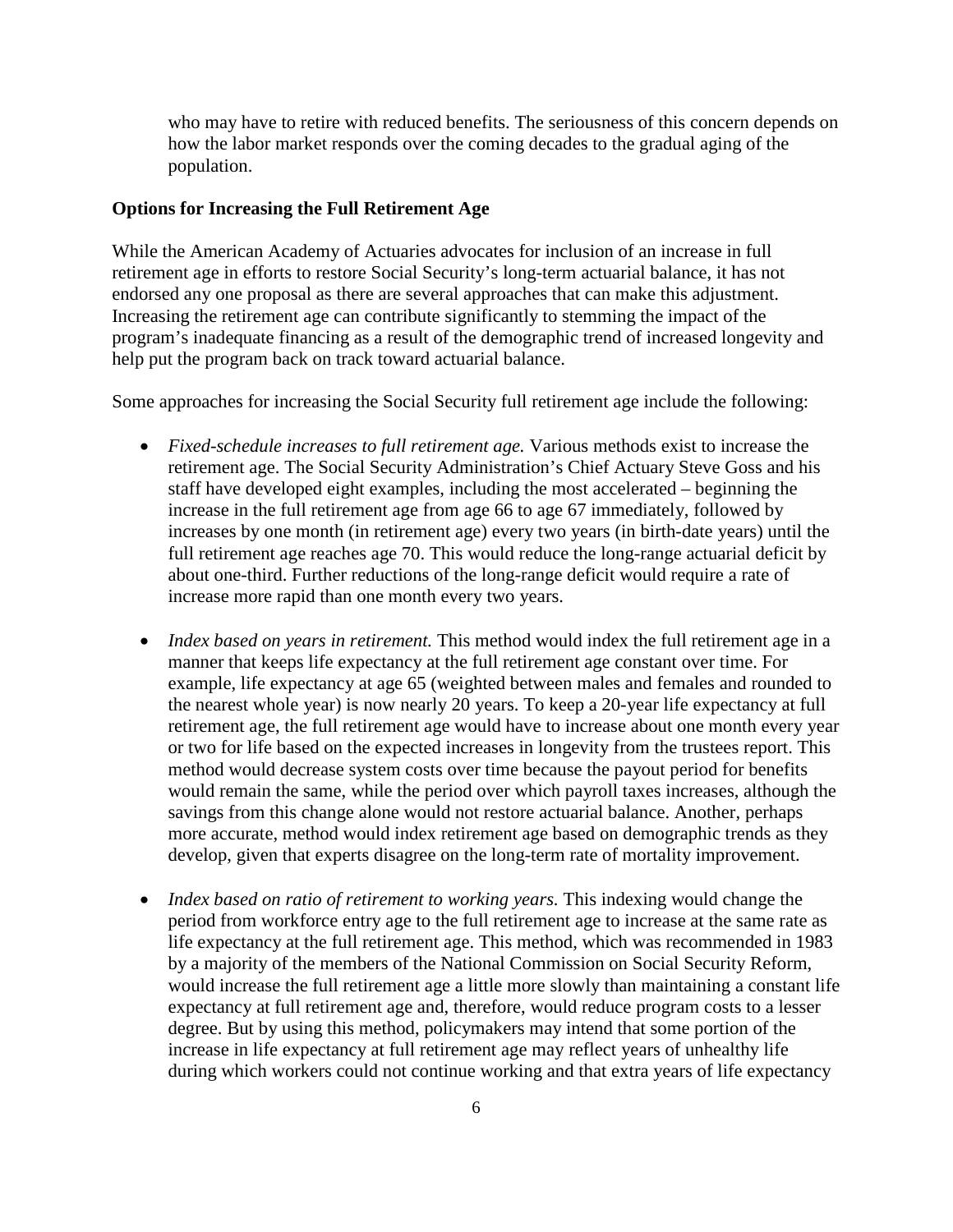should be split in some manner between work and retirement.

• *Index to maintain actuarial balance.* If actuarial balance of the OASI Trust Fund occurred through reforms, Congress could put in place a mechanism that would automatically adjust the full retirement age as necessary to restore actuarial balance going forward. An adjustment of this nature also could be combined with automatic adjustments to the payroll-tax rate or benefit amounts to maintain actuarial balance. The Academy's issue brief, *Automatic Adjustments to Maintain Social Security's Long-Range Actuarial Balance[5](#page-6-0) ,* discusses this topic in great detail.

#### **Similar Modifications**

The National Commission on Fiscal Responsibility and Reform (Bowles-Simpson/Simpson-Bowles) report includes a proposal to index both the full retirement age and the early retirement age to increases in longevity after 2027, the first year workers receive unreduced benefits at age 67 under current law. The proposal also contains a directive to the Social Security Administration to create a "hardship exemption" for workers who cannot continue working past age 62 but who do not qualify for disability benefits. It is estimated the proposal would reduce the long-range actuarial deficit by 18 percent.

The proposal would not fully reflect the improvement in longevity since 1940. This could be accomplished by ad hoc increases to the full retirement age instead of or in addition to indexed increases. However, this could be done by increasing in accelerated fashion the full retirement age enough to eliminate Social Security's long-range actuarial deficit entirely. This still would not take into account the full extent of improvements in longevity, but few major proposals eliminate more than approximately one-third of the deficit through adjustment to the full retirement age. This is due in large measure to concern for workers in strenuous jobs, who might not be able to continue working beyond the current full retirement age.

The Bipartisan Policy Center Debt Reduction Task Force (Domenici-Rivlin) proposed a way to adjust benefits for longevity by decreasing the 90 percent, 32 percent and 15 percent factors used in calculating the Primary Insurance Amount as people live longer. The factors would be multiplied by the ratio of life expectancy of someone reaching age 67 in 2018 to the life expectancy of someone reaching age 67 in the fourth year before benefit eligibility. The Task Force proposal also would apply to disabled workers at the time of conversion to disabled worker status, with the ratio only applying to the proportion of the benefit earned while not disabled.

The Task Force's method could be designed to produce essentially the same effect as any particular change to the full retirement age and thus may have a similar financial benefit. However, it does not provide similar signaling to American workers as an increased retirement age. An increased retirement age signals American workers that they can and should continue to

<span id="page-6-0"></span><sup>&</sup>lt;sup>5</sup> http://www.actuary.org/files/publications/IB\_Auto\_Adjustments\_FINAL.pdf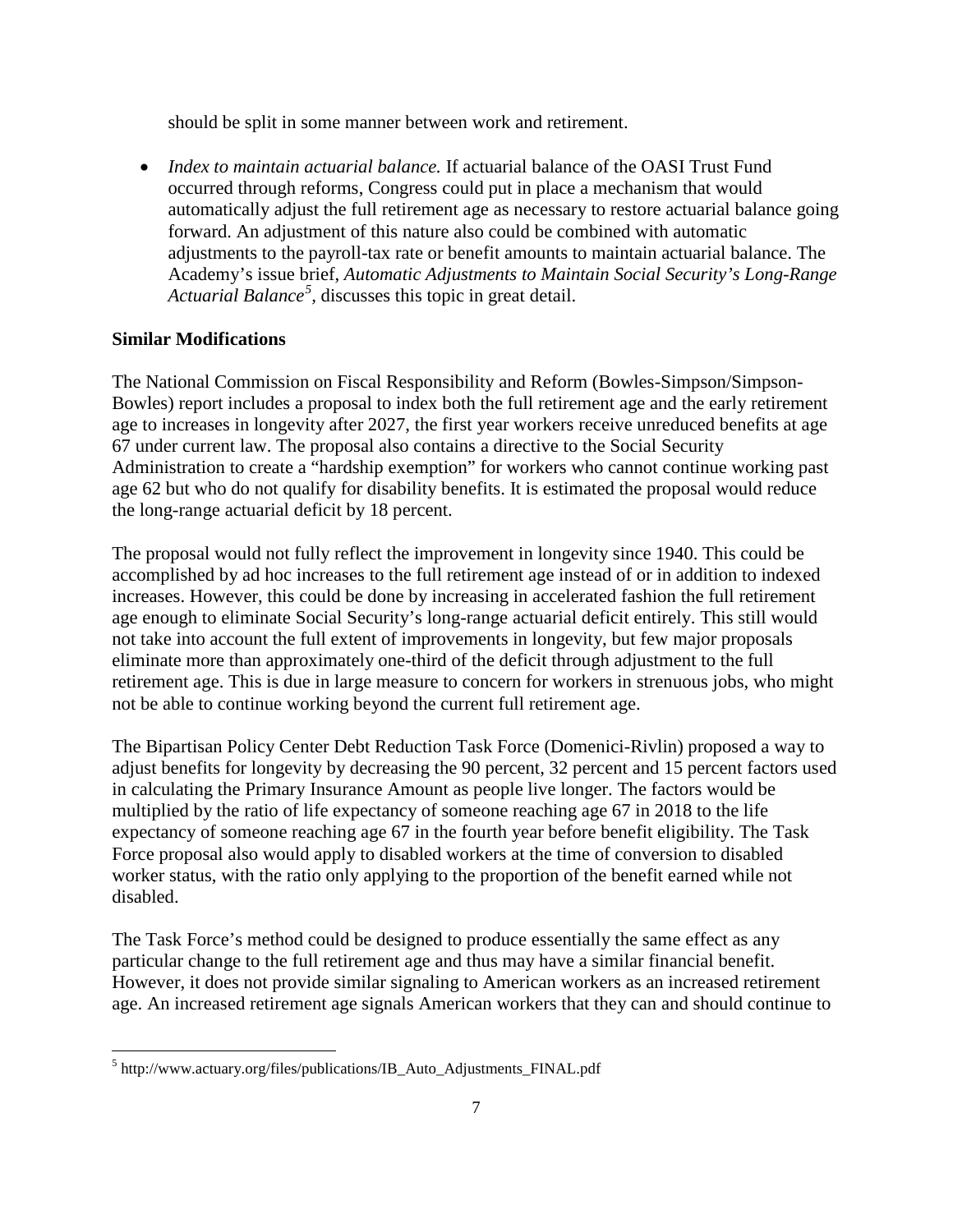participate in the workforce, thereby having greater opportunity to save more for retirement and earn a greater Social Security benefit.

## **Mitigating the Effect of a Higher Retirement Age**

There are ways to lessen the impact on working Americans and certain segments of the workforce who could be particularly affected by any increase in the Social Security retirement age:

- Gradually phase in any change over an extended period of years, even decades, to allow for more time for society to adapt to the new work-life reality.
- Modify the progressivity of the benefit formula in conjunction with retirement age changes or introduce progressivity into the early retirement reduction factors. This may address the disparate distribution of longevity gains across the population—with wealthier socioeconomic groups recently showing more longevity improvements than poorer socioeconomic groups.
- Additional occupational bridge pensions, perhaps combined with revisions to existing disability programs, could address people having difficulty in continuing to work in occupations that involve physical labor.
- Measures that facilitate employment at older ages (such as reductions to the payroll tax at older ages) to address the greater difficulties that older workers sometimes face in finding jobs.

## **Early Eligibility Age**

The Early Eligibility Age for Social Security has been age 62 since 1956 for women and 1961 for men. The 1983 amendments that raised the full retirement age did not change the early eligibility age, but the amount of benefit at the early eligibility age was further reduced for those workers with a full retirement age above 65. Early benefits are reduced 30 percent at age 62; that is 6.7 percent per year for the first three years and 5 percent for the remaining years to full retirement age (for persons born in 1960 or later). Some proposals to change the full retirement age also suggest changing the early eligibility age, for example to keep the earliest eligibility age five years before the full retirement age.

From a financial as well as societal perspective, raising the early eligibility age has the beneficial result of encouraging most individuals to work longer. Individuals who remain in the labor force are a productive part of our economy and are able to save more for their deferred retirement.

Raising the early eligibility age also helps prevent payment of benefits that may prove inadequate. The 1983 amendments increased the maximum number of years one can retire early and draw early benefits from three to five years prior to full retirement age, and increased the reduction in the benefit from 20 percent at three years to 30 percent at five years. Increasing the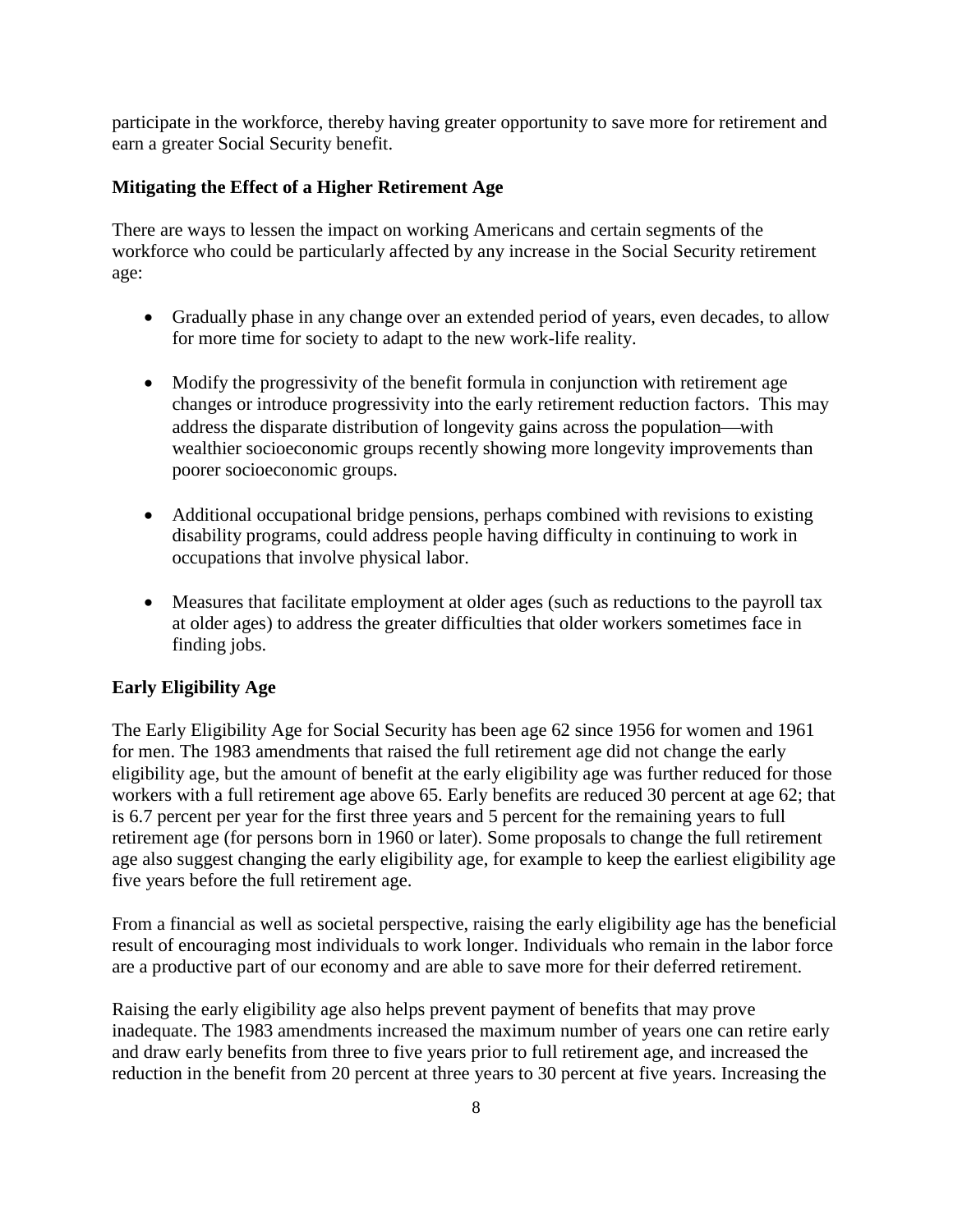full retirement age beyond age 67 without also raising the early eligibility age would mean that benefits at the early eligibility age would be reduced more than the current 30 percent. This reduction applies to the benefits over the full lifetime of the individual and may as a result prove to be inadequate, potentially causing pressure for benefit increases. Raising the early eligibility age in concert with the full retirement age would maintain the maximum reduction at 30 percent.

Raising the early eligibility age does not significantly change Social Security's financial position because early retirement benefits are already reduced to the approximate actuarial equivalent payments.

#### **Partial Claiming of Benefits at Age 62**

Another proposal that mitigates the effect of higher early eligibility age is to allow individuals to claim a portion of their benefit, say up to 50 percent, at age 62 or later, even if before early eligibility age. This portion of the Primary Insurance Amount would be reduced for early commencement accordingly. This proposal would provide partial income to individuals who have difficulty working but do not qualify for disability benefits. Again, because early retirement benefits are approximate actuarial reductions, there would be relatively small effects on the financial status of Social Security.

Currently, the age 62 early retirement age is the single most popular age for electing receipt of benefits. Despite the larger benefits that are available at later ages, many people continue to elect to receive benefits at their first opportunity. Retaining age 62 as the early retirement age or allowing partial benefits at age 62 is likely to result in many people selecting commencement at this early age with a smaller lifetime benefit. This may result in lifetime benefits that prove to be inadequate.

Studies indicate the proportion of jobs that are physically demanding has shrunk to less than 8%, and less than 20 percent of workers who retire early do so for health reasons<sup>[6](#page-8-0)</sup>. Perhaps programs other than Social Security's OASI could be designed to provide adequate lifetime retirement income for the percentage of workers needing such assistance.

#### **Summary**

In closing, I again thank the subcommittee for the opportunity to present some ideas on behalf of the American Academy of Actuaries on these important issues facing Social Security. The increased longevity of Americans is a benefit to us in many ways, but it also increases the cost of financing a secure retirement. Delaying action to fix Social Security can only reduce the options available to us. By dealing with this issue sooner rather than later, we can ensure that the system that has benefited several past generations will continue to provide retirement security for generations to come. Thank you. I would be happy to answer any questions you might have at the appropriate time.

<span id="page-8-0"></span><sup>6</sup> Munnell and Sass, "Working Longer," and Lakdawalla, Bhattacharya and Goldman, "Are The Young Becoming More Disabled."